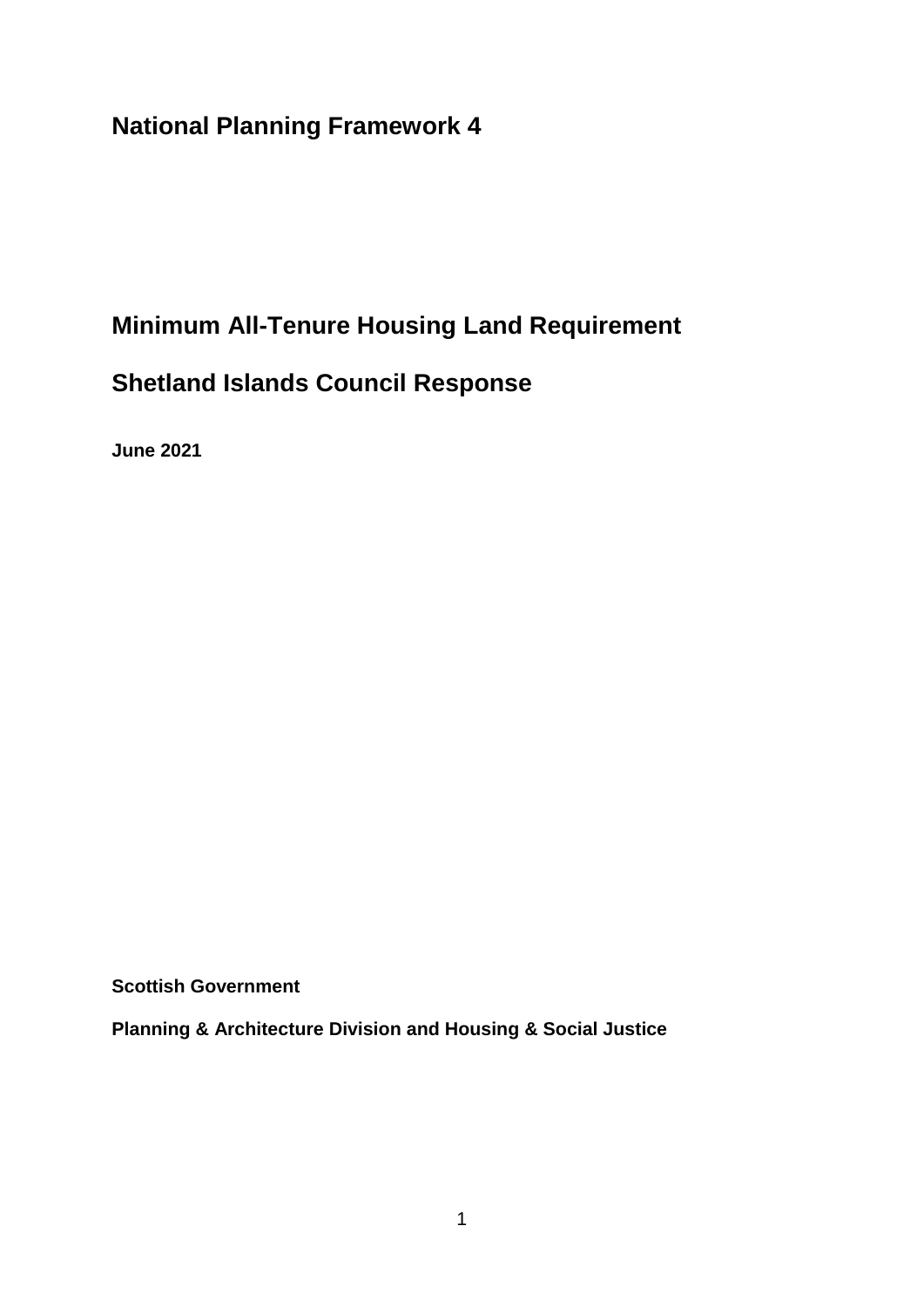## **TEMPLATE PART 1 – Household Projections (Newly-Forming Households)**

The newly forming households according to the Scottish Government assumptions for Shetland is 150 using the 2018 NRS principle projection.

This was considered unreflective both in terms of the output from historic development and the ambitious plans that are in place for the future.

Over the past 10 years, the completion rate of 993, we have delivered an average of 99 units per year which is considerably more than the 300 as included in the initial assumption provided.

There are a number of significant economic projects and opportunities for Shetland planned for the next 10 years due to the successful Island Deal bid and a number of other economic development opportunities. These will all require a skilled workforce to relocate to Shetland, and proportion of these will be required to require permanent accommodation. As well as ensuring that there are new opportunities for skilled employment, another priority is to provide employment and housing in order to retain our young population.

Further information on future plans are included below -

A link to the Shetland Islands Council Corporate Plan, 'Our Ambition' -

Our Ambition 2021-26 – [Shetland Islands Council](https://www.shetland.gov.uk/ourambition)

A link to the latest SHIP -

[https://www.shetland.gov.uk/downloads/file/3094/strategic-housing-investment-plan](https://www.shetland.gov.uk/downloads/file/3094/strategic-housing-investment-plan-appendix-1a-2021-2026)[appendix-1a-2021-2026](https://www.shetland.gov.uk/downloads/file/3094/strategic-housing-investment-plan-appendix-1a-2021-2026)

A link to the Shetland Islands Council Economic Development Strategy-

<https://www.shetland.gov.uk/downloads/file/1247/economic-development-strategy>

A link to the Islands Deal – <https://www.shetland.gov.uk/islands-growth-deal>

A number of scenarios were run including principal, low migration, high migration and principal with a 0.2% growth and principal with a 0.25% growth.

While considering these options, principal, low and high migration showed very little difference and based on the evidence regarding the housing policy drivers and our future ambitions, we have decided the most appropriate scenario is for 0.25% growth leading to 850 units MATHLR.

This is considered a small, prudent uplift of the principal projections, but in line what we want to achieve, as demonstrated below.

By setting a minimum of 850 this will lead to continuing the quantities of units already being provided historically.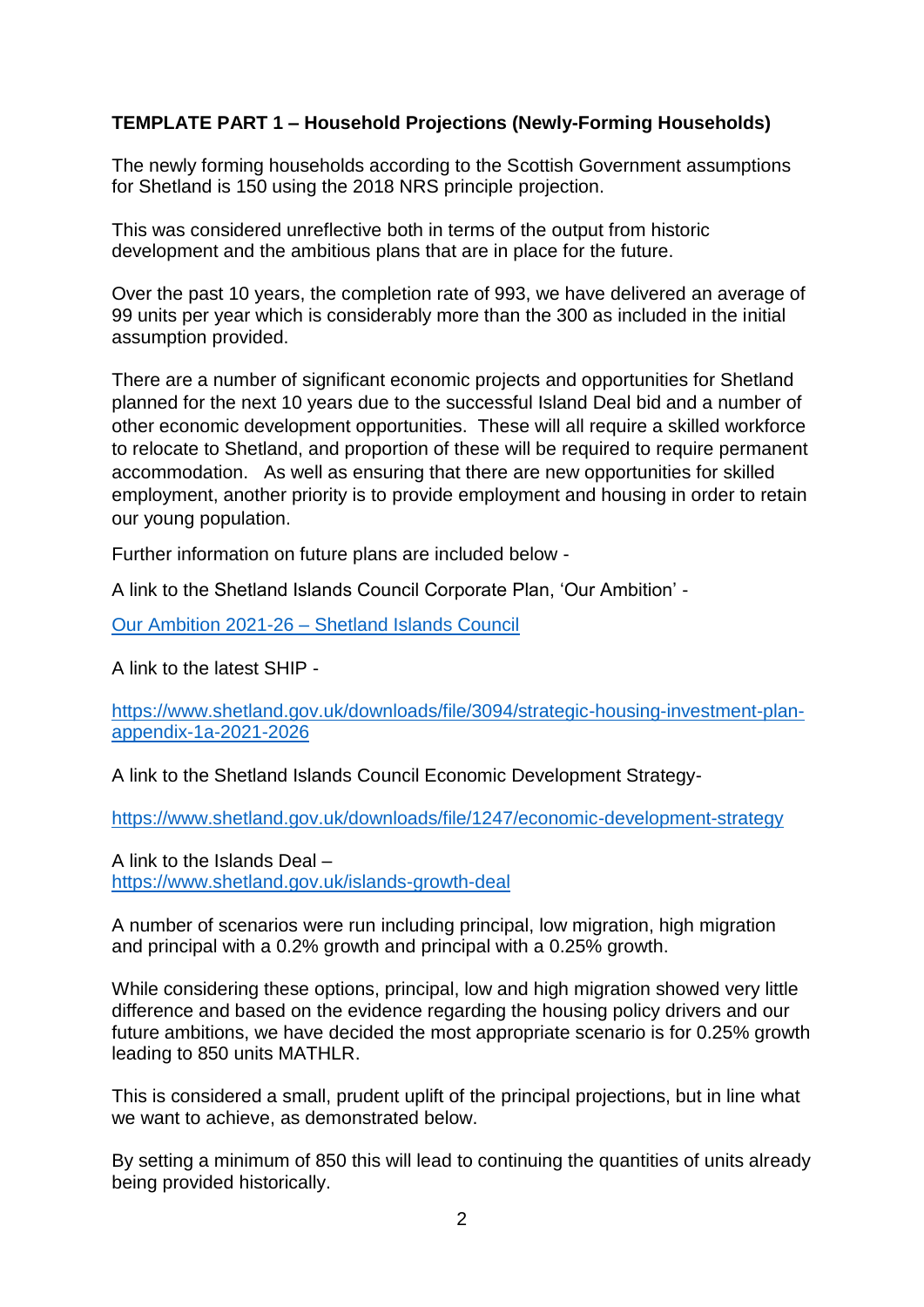# **Chart 1 – Household Projections Options**  Household projections: 2022 to 2037 plus 15 year total



## **Chart 2 – Locally adjusted MATHLR Estimates & Historic Delivery**

10,566

Principal +0.25% growth



10,887

103.8%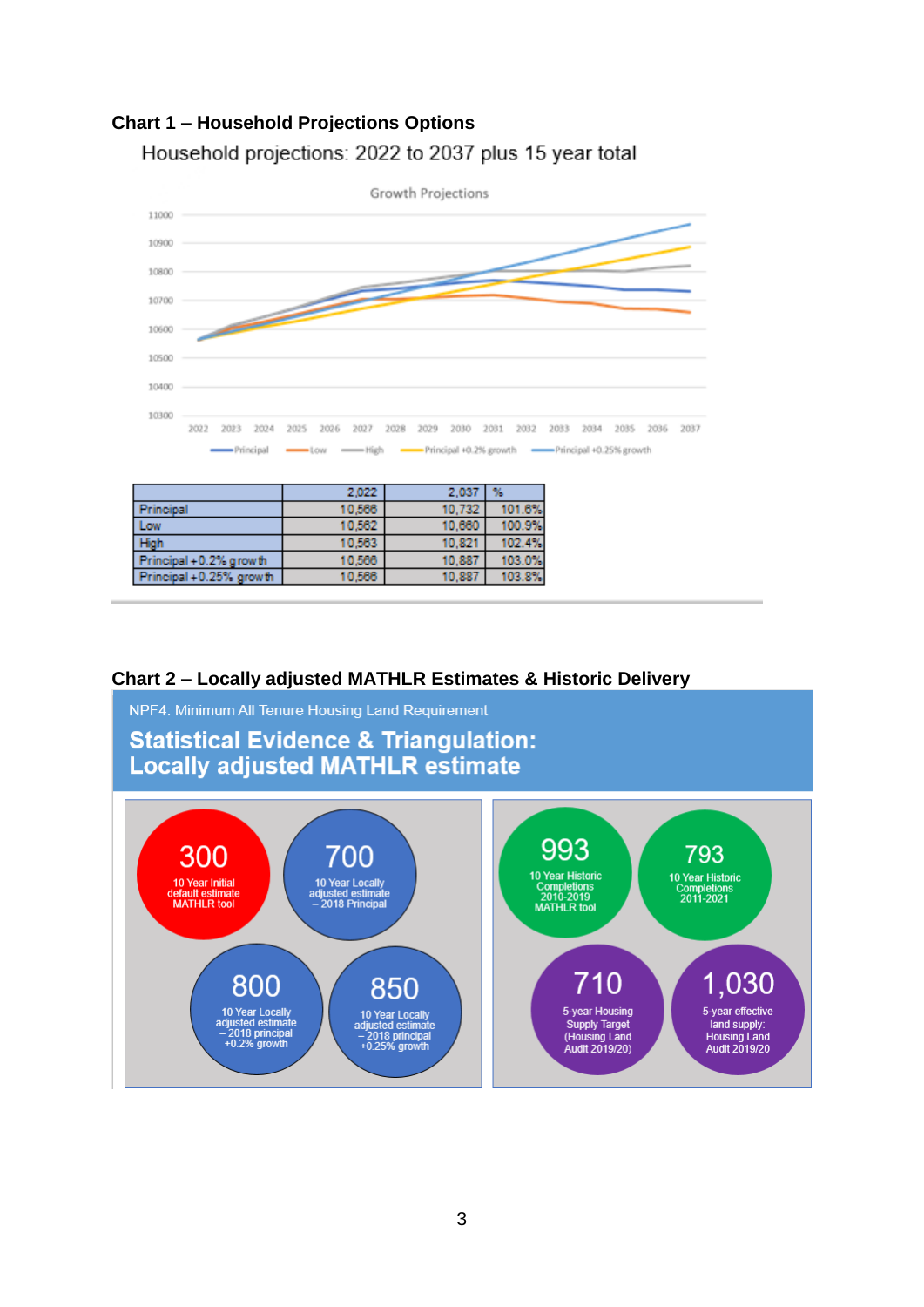

# **Chart 3 – Options and Economic Growth Plans In Place for the Future**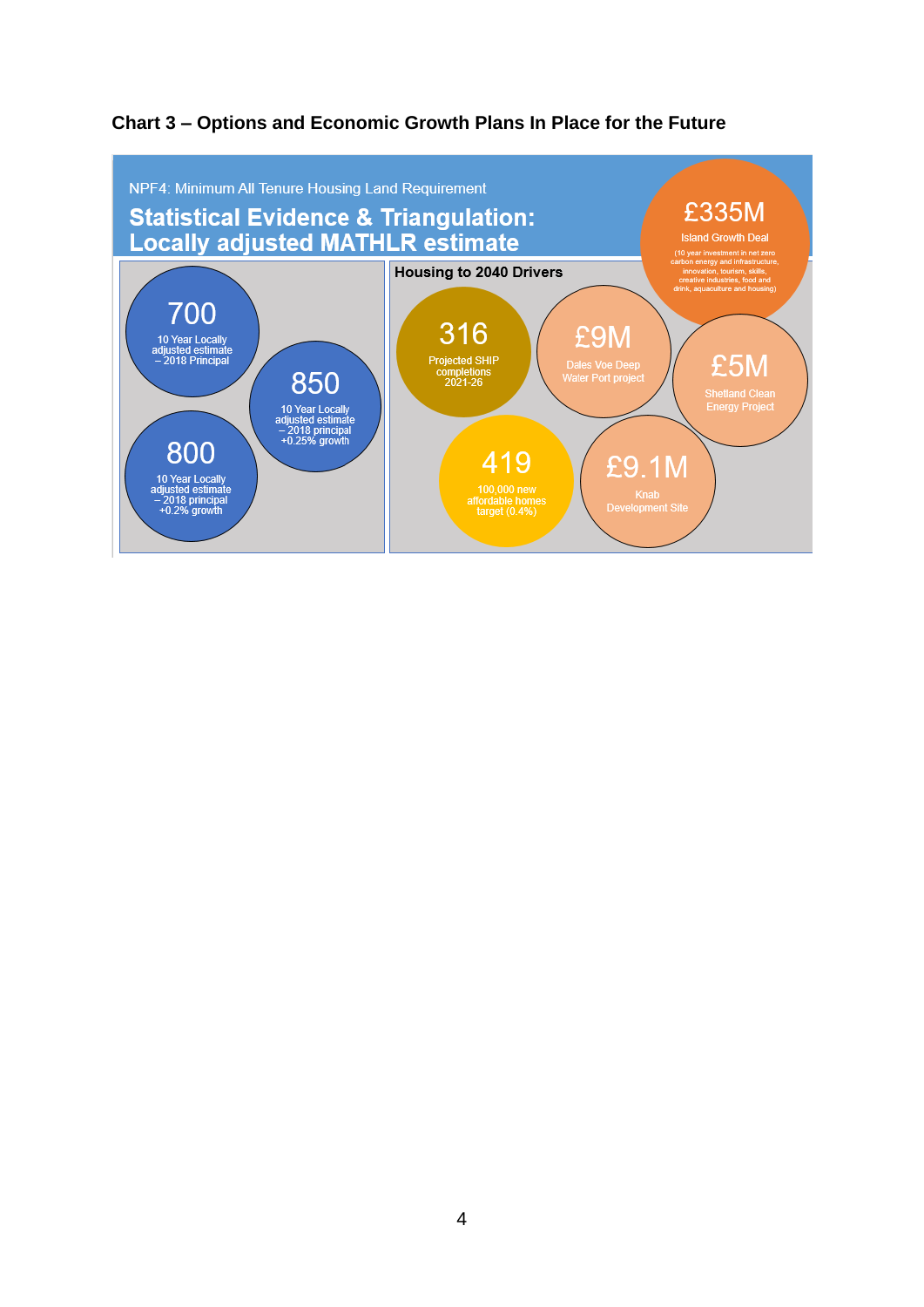# **TEMPLATE PART 2 – Existing Housing Need**

The initial default estimate using the Scottish Government assumptions for Shetland is 100, using the homeless households in temporary accommodation and households both concealed and overcrowded.

Through the HNDA process, an estimate for the existing need for additional units has been calculated. The data used was extracted from the Shetland Islands Council housing management information as this was considered the most appropriate way to demonstrate the existing need at a local level.

The first step was to identify the number of active homeless cases. The next step was to identify those housing applicants with specific needs. Housing applicants who had been awarded particular points were included in the calculation where their current housing situation included sharing amenities, being overcrowded, not having a secure tenure or social & medical needs. Through the calculation, all duplication was removed to ensure each application was only counted once.

Table 4.1 Existing Housing Need, for additional units

| Existing Housing Need, for additional units                | Number |
|------------------------------------------------------------|--------|
|                                                            |        |
| <b>Active Homeless Cases</b>                               | 75     |
| Housing Applications Awarded Sharing Amenities Points and  | 316    |
| Overcrowding Points, Insecurity of Tenure, Specialist Need |        |
| (removing duplicates)                                      |        |
| Total                                                      | 391    |

Below shows the comparison between the Scottish Government assumption and the locally adjusted estimate.

#### **Chart 4 – Estimated Need – Scottish Government Assumption and Locally Adjusted Estimate**

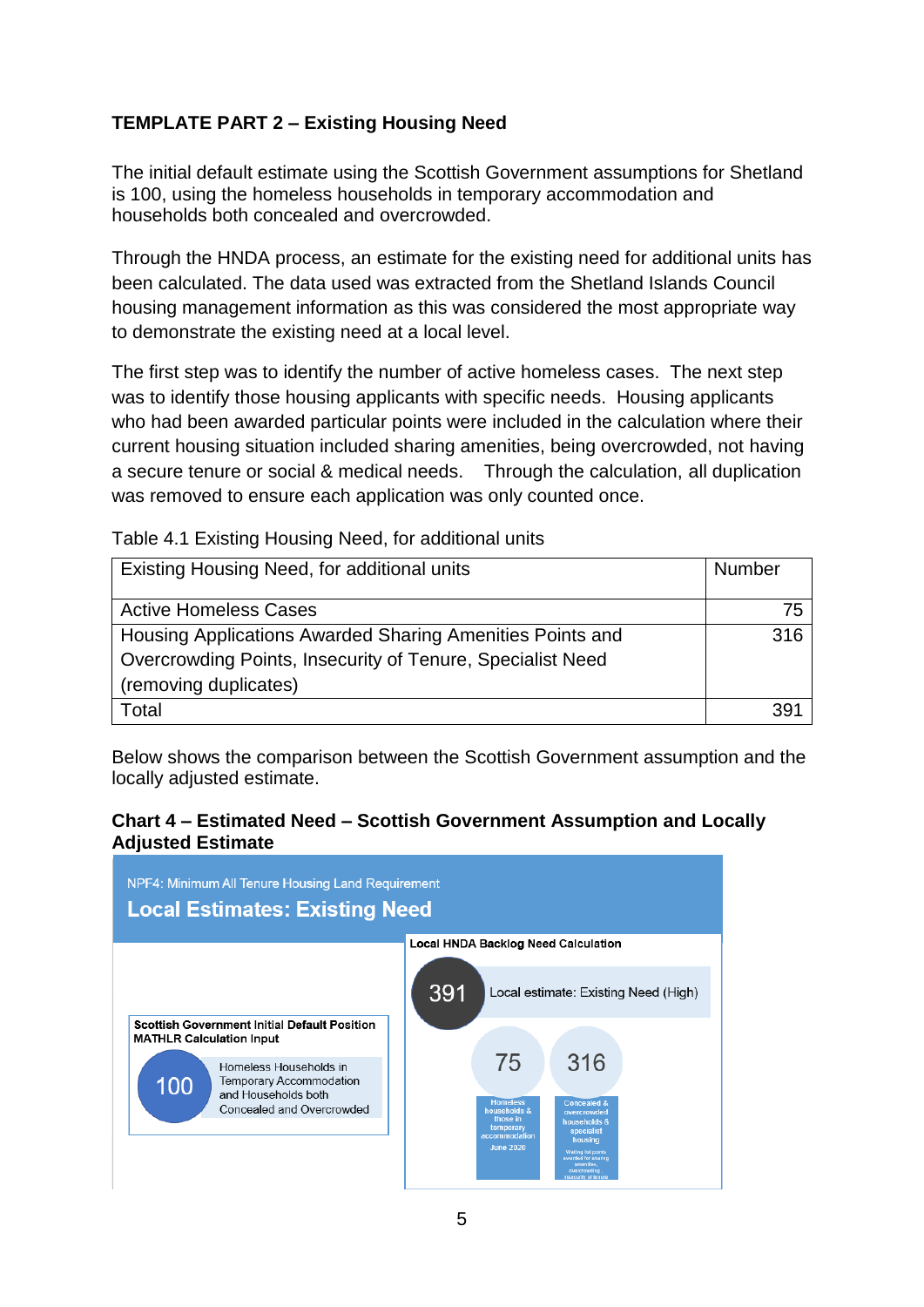# **TEMPLATE PART 3 – Flexibility Allowance**

The flexibility allowance of 30% for Shetland as a rural area was considered reasonable for Shetland. Based on the existing need, the flexibility allowance is 200.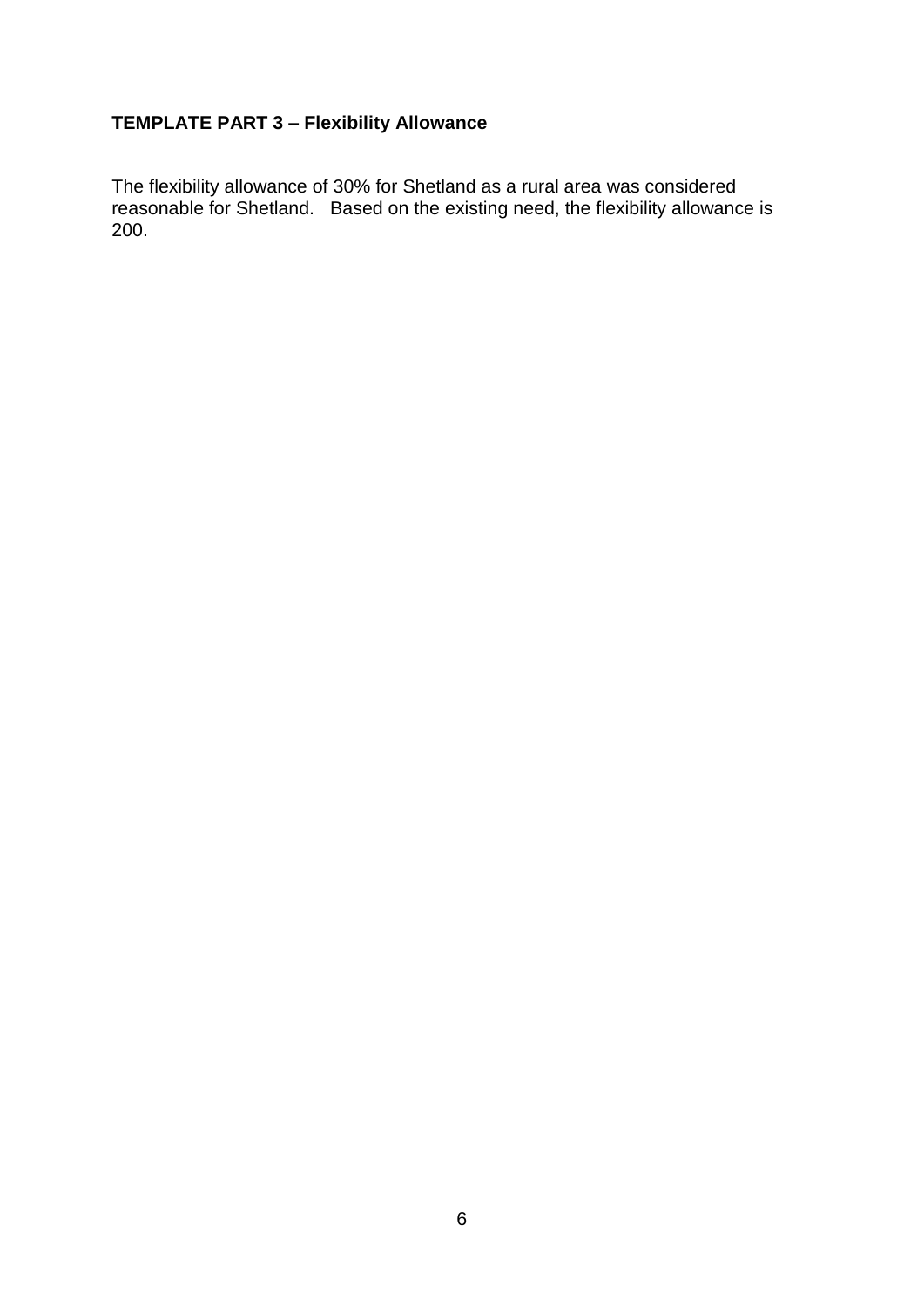### **TEMPLATE PART 4 – Locally Adjusted Estimate of Minimum All Tenure Housing Land Requirement**

Initial Default Estimate = 300

Adjusted Estimate = 850

A copy of the adjusted Excel Calculator has been submitted with the response.

#### **Below shows the initial default estimate and our locally adjusted estimate.**

## **Chart 5 – Initial Default Estimate for MATHLR**



# **Chart 6 – Locally Adjusted Estimate for MATHLR**

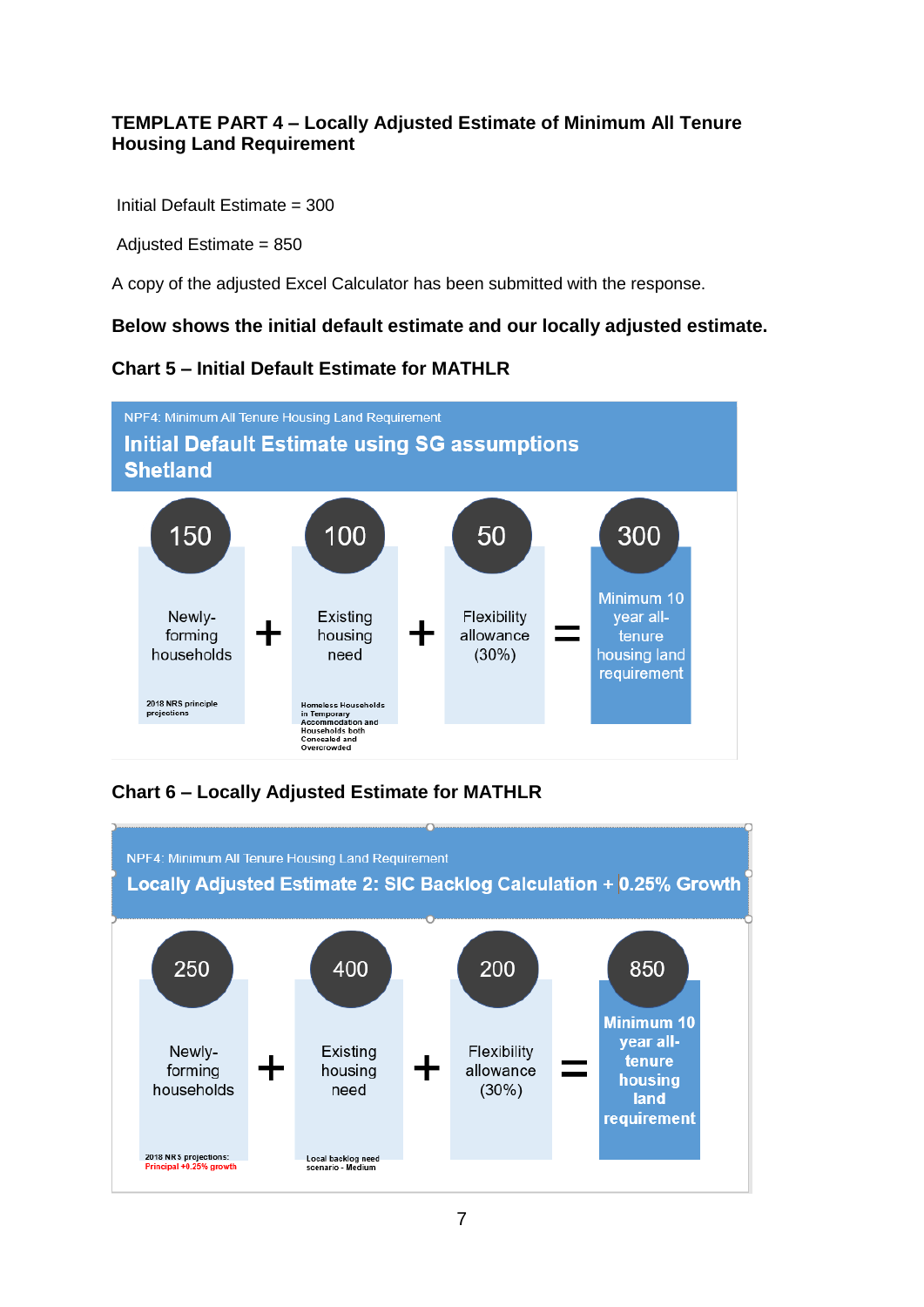#### **TEMPLATE PART 5 – Housing Market Partnership (HMP) and Stakeholder Involvement**

#### List of HMP members

We have spoken to our partners and stakeholders to gather views and perspectives on the proposals.

Shetland Islands Council Development Management Team – Neil Grant - Director of Development Anita Jamieson - Executive Manager Housing Iain MacDiarmid – Executive Manager Planning Thomas Coutts – Executive Manager Economic Development Michael Craigie – Executive Manager Transport Vaila Simpson – Executive Manager Community Planning

Suzanne Shearer – Team Leader Development Plans and Heritage Monique Hunter – Senior Research & Information Officer, Housing Service

\*Shetland has no volume house builders and no local industry association so it proves hard to engage with them as a group. There is a requirement to engage with them as individual businesses which is unachievable as part of the HMP. Shetland Islands Council's Housing and Planning services are committed to engaging with the housebuilding industry throughout the development of the Local Housing Strategy and the Local Development Plan. The Council's Economic Development service support local businesses including those in the housebuilding industry and are able to provide input on the ambition of that sector to grow and develop.

#### Summary of HMP views

- HMP were disappointed by the low number provided by the Government. With a history of delivering circa 99 housing units per annum a MATHLR figure of 300 for 10 years was far too low.
- All in agreement with the increased number of 850 MATHLR and the evidence base used to support this increase.
- They were keen to ensure the Councils ambitions to see Shetland grow and prosper were reflected in the need for increased housing to accommodate the anticipated increased workforce.
- The increase in numbers reflects the ambition of the HMP to deliver the quantities of housing reflected in the HNDA.
- Council Strategies which support the delivery of sustainable settlements and communities throughout Shetland require housing to be delivered across all the Housing Market Areas.

#### HMP agreement

Has the HMP agreed your minimum housing land figure?

**YES**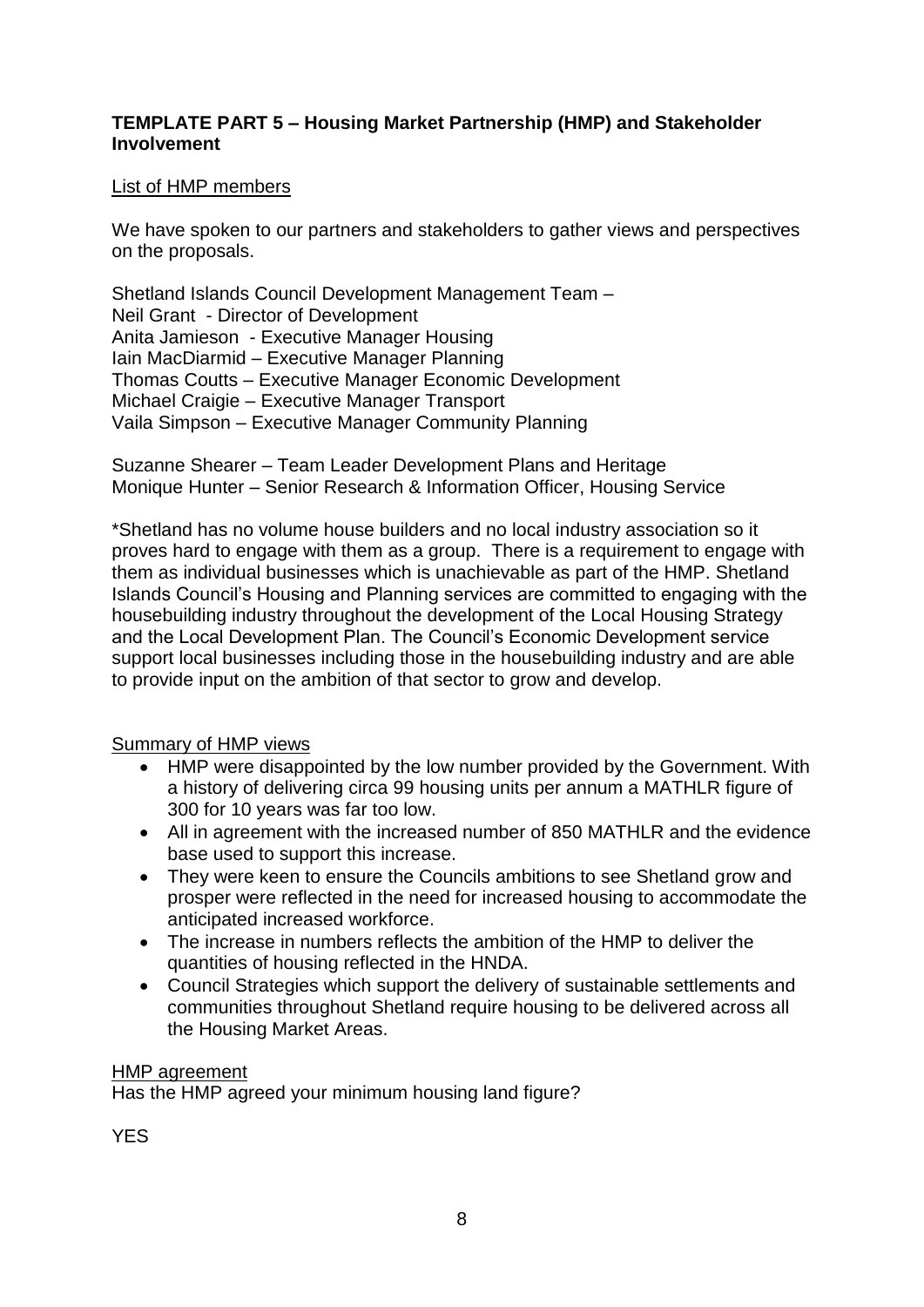#### List of Additional Stakeholders

A presentation on the locally adjusted estimates and the supporting evidence was given to the group of Members and Officials listed below.

Chairs of all Shetland Islands Council Committees – Steven Coutts, SIC Leader Malcolm Bell, SIC Convenor Alasdair Cooper, Chair of Development Committee Emma MacDonald, Chair of Planning Committee & IJB & Depute Leader George Smith, Chair of Education & Families Robbie MacGregor, Vice Chair of Environment & Transport

Maggie Sandison, Chief Executive, Shetland Islands Council Peter Peterson, Executive Manager, Executive Services

Summary of Stakeholders Views

- Baseline figure too low, revised calculation made sense in terms of the Councils' and Shetland partnerships plans for sustainability into the future.
- Planning and Housing senior officers presented the case for increased numbers and explained the methodology behind the MATHLR.
- There was unanimous agreement that the baseline figure was very low, that it did not reflect the past completion rates.
- The ambition to see Shetland thrive and grow sustainably was emphasised.
- Unanimous agreement that the 850 unit MATHLR was an appropriate increased figure to submit as a response to the consultation to reflect the Council's ambition for economic growth.
- The requirement to provide suitable housing for our existing population was raised and the need to recognise that if we are to fulfil the aspirations in Our Ambition – Shetland Islands Council's Corporate Plan and the Shetland Partnership Plan (LOIP) additional housing will be required for the hoped for increased number of skilled workforce.

Discussions have also taken place with The North of Scotland Development Plans Forum and more detailed conversations with Orkney and the Western Isles Planning and Housing teams.